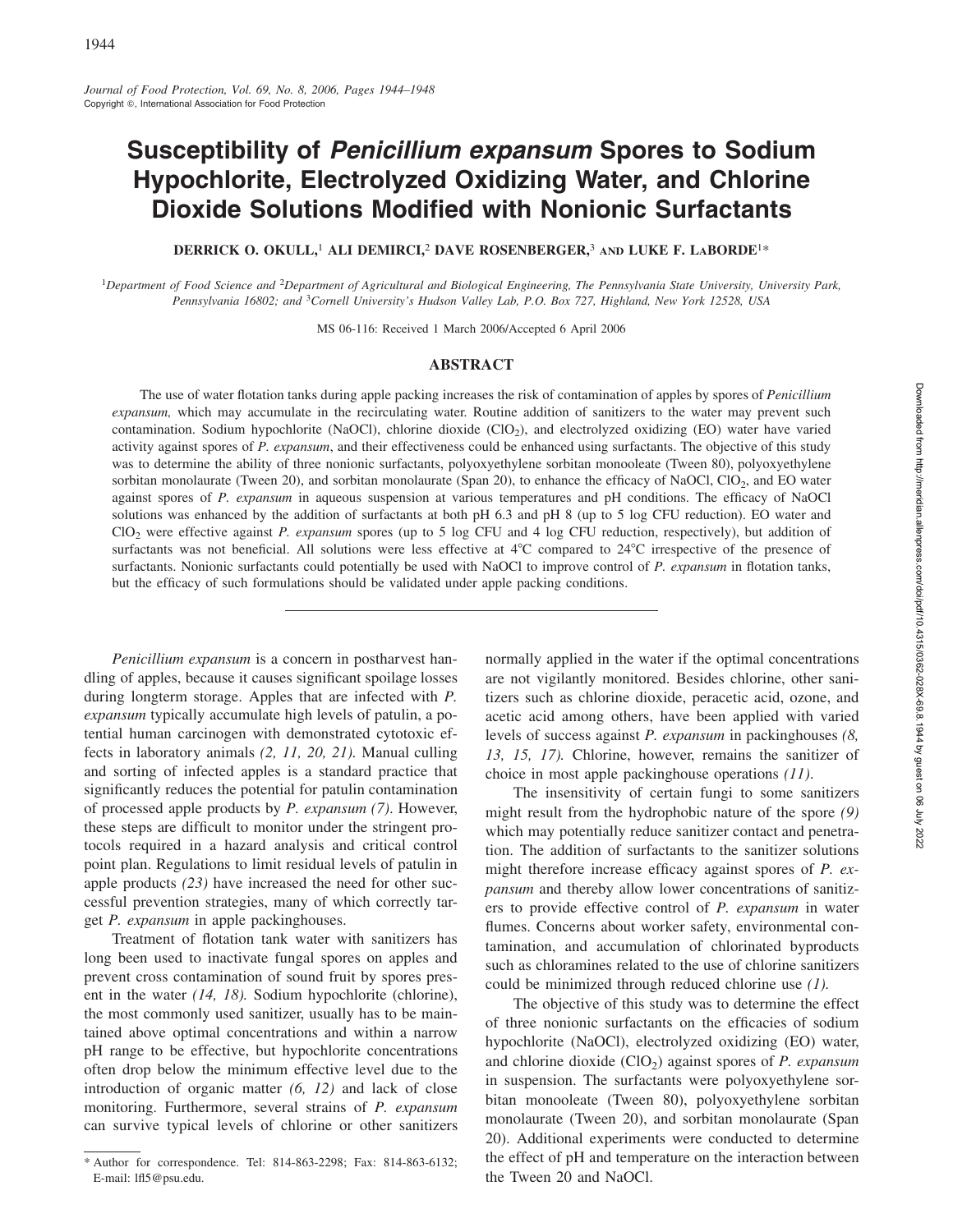## **MATERIALS AND METHODS**

**Microorganisms.** Three apple isolates of *P. expansum* were used in this study, which were P99 and P301 (New York State Agricultural Experiment Station, Cornell University, N.Y.), and ATCC 28877 (American Type Culture Collection, Baltimore, Md.). Cultures were maintained on potato dextrose agar (PDA; Difco, Sparks, Md.) slants. To produce inoculum, each strain was grown on PDA plates for approximately 8 days at 25°C. The surface of each culture was then washed gently using 10 ml of sterile water containing  $0.01\%$  Tween 80, and the resulting suspensions were filtered through eight layers of cheesecloth to remove mycelial debris. A Bright-Line hemacytometer (Hausser Scientific, Horsham, Pa.) was used to estimate the spore concentrations. Each suspension was also serially diluted and spread plated on PDA to confirm the spore concentrations. Equal volumes of resulting suspensions were combined into a cocktail that was used as the inoculum for all experiments. The stock spore suspensions contained approximately 107 CFU/ml.

**Treatment solutions and surfactants.** The non-ionic surfactants, Span 20 (S20), Tween 80 (T80), and Tween 20 (T20) (Sigma-Aldrich, St. Louis, Mo.), previously autoclaved at 121°C for 21 min, were used to prepare treatment solutions. Sodiumhypochlorite (NaOCl; VWR International, West Chester, Pa.) solution was adjusted to pH 6.3  $\pm$  0.1 using hydrochloric acid (HCl; Sigma-Aldrich) where applicable. The NaOCl solutions were modified with each surfactant to make up 0.01%, 0.05%, and 0.1% (vol/vol) of the surfactant in the mixture for the treatments in aqueous suspensions. Appropriate controls were prepared with NaOCl, the nonionic surfactants, as well as distilled deionized water. EO water was generated by an EO water generator (model ROX 20TA, Hoshizaki Electric Co., Ltd., Sakae, Toyoake, Aichi, Japan) and only the acidic portion was used.  $ClO<sub>2</sub>$  was generated by a chlorine dioxide generator (Halox Technologies Inc., Bridgeport, Conn.). Both EO water and  $ClO<sub>2</sub>$  solution were further diluted with distilled deionized water where necessary. S20, T20, and T80, previously autoclaved at  $121^{\circ}$ C for 21 min, were used to modify treatment solutions where indicated. Free chlorine in the solutions was determined by a colorimetric titration kit (Hach Co., Loveland, Colo.), while the oxidation-reduction potential (ORP) and pH were measured using an Orion meter (Thermo Electron Corp., Waltham, Mass.) with dual probes. Unless otherwise stated, all treatments were carried out at ambient temperatures (ca.  $24^{\circ}$ C).

**Treatments.** The cocktail spore suspensions of *P. expansum* prepared as before were exposed to the surfactant-sanitizer combinations for up to 5 min. T80, T20, and S20 at concentrations of 0.01, 0.05, and 0.1% (vol/vol) were each combined with NaOCl solutions containing approximately 50 ppm free chlorine. This concentration is below the recommended concentration *(12)* for NaOCl applications for sanitation in packing houses (100 to 200 ppm). Two sets of NaOCl solutions that were either alkaline (pH 8.5  $\pm$  0.2) or slightly acidic (pH 6.3  $\pm$  0.2) were prepared for each 100-ml combination. One milliliter of the inoculum, prepared as previously described, was then added to each solution to produce an initial spore density of approximately 105 CFU/ml. While gently agitating the solutions, 1-ml samples withdrawn at intervals of 30 s, 1 min, 2 min, and 5 min were serially diluted in deionized water, and viable spores were enumerated on PDA plates after 48 h incubation at 25°C. To remove any residual activity at the chosen time intervals, 0.1 ml of 0.1 M sodium thiosulfate was added into the first dilution tube before each experiment. A 50:50 dilution of EO water  $(10)$  and ClO<sub>2</sub> adjusted to a concentration of 3

TABLE 1. *Chemical properties (pH and ORP) and free chlorine concentration of sanitizer formulationsa*

| Treatment          | pH  | <b>ORP</b><br>(mV) | Free<br>chlorine<br>concn<br>(ppm) |
|--------------------|-----|--------------------|------------------------------------|
| NaOCl              | 6.1 | 874                | 50                                 |
| $NaOCl+T20$        | 6.1 | 877                | 51                                 |
| $NaOC1+T80$        | 6.1 | 871                | 50                                 |
| $NaOC1+S20$        | 6.1 | 881                | 52                                 |
| <b>NaOCI</b>       | 8.5 | 644                | 50                                 |
| $NaOCl+T20$        | 8.5 | 648                | 49                                 |
| $NaOC1+T80$        | 8.5 | 638                | 49                                 |
| $NaOC1+S20$        | 8.5 | 647                | 51                                 |
| EO water           | 3.5 | 1,027              | 18                                 |
| $EO$ water $+T20$  | 3.4 | 1,022              | 17                                 |
| $EO$ water $+T80$  | 3.6 | 754                | 7                                  |
| $EO$ water + $S20$ | 3.5 | 1,019              | 21                                 |
| ClO <sub>2</sub>   | 3.7 | 888                | 3                                  |
| $ClO2+T20$         | 3.7 | 879                | 3                                  |
| $ClO2+T80$         | 3.6 | 872                | 3                                  |
| $ClO2+S20$         | 3.8 | 884                | 3                                  |

*<sup>a</sup>* Values for solutions containing surfactants represent those obtained at the highest surfactant concentrations used (0.1%, vol/ vol).

ppm (maximum recommended concentration for water flumes) were similarly evaluated using the surfactants at 0.1%, vol/vol (the highest concentration of surfactant previously combined with NaOCl). The effect of temperature on the efficacy of NaOCl was determined at 4, 10, and  $15^{\circ}$ C, using combinations with T20 at 0.1%, vol/vol; EO water and  $ClO<sub>2</sub>$  were similarly evaluated at 4-C, but without any surfactants at this temperature. Both EO water and  $ClO<sub>2</sub>$  were further reformulated in phosphate buffer at pH 6.3 to determine the influence of pH on their efficacy when combined with T20.

**Statistical analysis.** Treatments performed in triplicate were analyzed for significant differences using ANOVA procedures with SPSS statistical software (SPSS, Inc., Chicago, Ill.). Significant differences were determined at 95% confidence intervals using Tukey's test *(24).*

#### **RESULTS**

The chemical properties (pH and ORP) of the treatment solutions used in this study are shown in Table 1. Addition of T20 and S20 (up to 0.1%, vol/vol) to the sanitizers did not affect their chemical properties. T80, however, reduced both the ORP and concentration of free chlorine in EO water without affecting the pH. Table 2 shows the activity of alkaline NaOCl (50 ppm free chlorine) modified with each of the surfactants on spores of *P. expansum,* while similar results from acidified NaOCl solutions are shown in Table 3. Except for 5 min of exposure in the presence of T20 and S20 at levels of 0.05% and 0.1%, alkaline NaOCl solutions did not significantly reduce the number of recovered viable spores. Alkaline NaOCl solutions modified with 0.05% and 0.1% T20 and S20 were more effective at reducing the viable spores recovered after a 5-min exposure, compared to alkaline NaOCl that had not been modified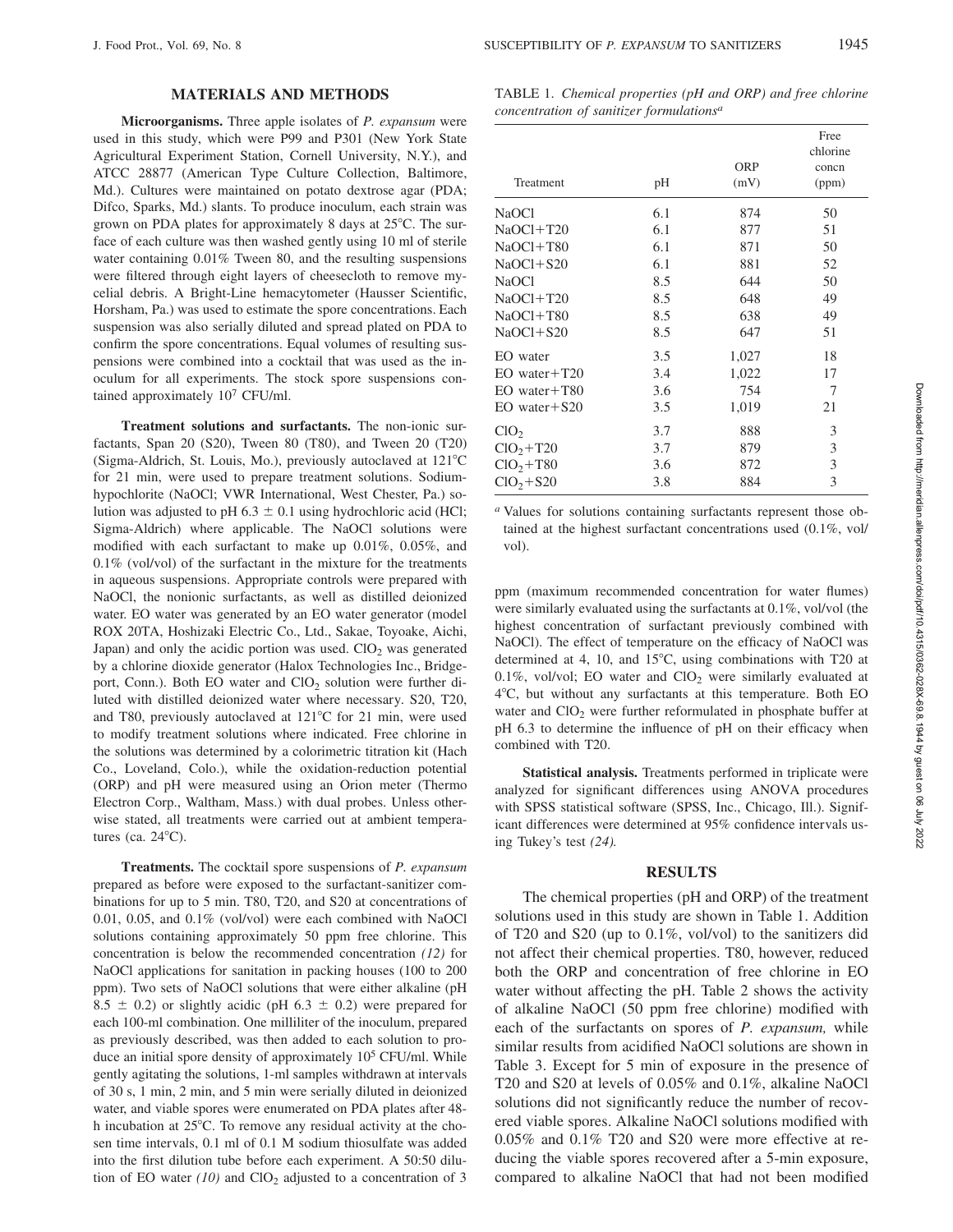TABLE 2. *Residual viable spores of* P. expansum *exposed to alkaline (pH 8.5*  $\pm$  *0.2) NaOCl solutions modified with various surfactants for up to 5 min in aqueous suspensiona*

|                    | Viable spores recovered over<br>time (log CFU/ml) <sup>b</sup> |           |            |                     |  |  |  |  |
|--------------------|----------------------------------------------------------------|-----------|------------|---------------------|--|--|--|--|
| Treatment          | 30 <sub>s</sub>                                                | 60s       | 120 s      | 300 s               |  |  |  |  |
| NaOCl (control)    | 4.6A                                                           | 4.7 да    | 4.8 да     | $4.5$ AB a          |  |  |  |  |
| $0.01\%$ T80+NaOCl | 4.7 A a                                                        | 4.6A      | 4.6A       | 4.7 A a             |  |  |  |  |
| $0.01\%$ T20+NaOCl | 4.6Aa                                                          | 4.8 A a   | 4.8A       | 4.1 B b             |  |  |  |  |
| $0.01\%$ S20+NaOCl | 4.5 да                                                         | 4.8 A a   | 4.9 A a    | 4.8 A a             |  |  |  |  |
| $0.05\%$ T80+NaOCl | 4.4 A a                                                        | $4.5$ A a | $4.5$ A a  | 4.6A                |  |  |  |  |
| $0.05\%$ T20+NaOCl | 4.8A                                                           | 4.6A      | 4.6Aa      | 3.7 c b             |  |  |  |  |
| $0.05\%$ S20+NaOCl | 4.7 да                                                         | 4.6A      | 4.8 A a    | 3.4 c h             |  |  |  |  |
| $0.1\%$ T80+NaOCl  | 4.9 A a                                                        | $4.9$ A a | $4.9$ A a  | $5.0 \text{ A}$ a   |  |  |  |  |
| $0.1\%$ T20+NaOCl  | 4.4 A a                                                        | 4.8 A a   | $4.5$ AB a | $2.6\,\mathrm{D}$ b |  |  |  |  |
| $0.1\%$ S20+NaOCl  | 4.7 да                                                         | 4.8 A a   | 4.3 в а    | $2.5$ D $b$         |  |  |  |  |

*<sup>a</sup>* Numbers in the same column followed by different uppercase letters and numbers in the same row followed by different lowercase letters are significantly different ( $P \le 0.05$ ).

*<sup>b</sup>* The initial spore concentration for all treatments was approximately 105 CFU/ml.

(Table 2). The activity of acidified NaOCl was significantly higher than that of the alkaline solutions (Table 3). When the surfactants were added, no viable spores were detected except in solutions containing T80 and NaOCl. No viable spores were detected beyond 30 s of exposure to any of the pH-adjusted solutions.

Table 4 shows the viable spores recovered after treatments in EO water and  $ClO<sub>2</sub>$ . Without surfactants,  $ClO<sub>2</sub>$ solutions caused a significant reduction (1.4 log CFU/ml) in viable spores within 30 s of exposure. A longer exposure time of 5 min in these solutions resulted in a reduction of 4 log CFU/ml. EO water by itself was also effective within 1 min, reducing viable spores by 1.6 log CFU/ml. When each solution was modified with surfactants, no improve-

TABLE 4. *Residual viable spores of* P. expansum *exposed to EO water and ClO<sub>2</sub> solutions modified with various surfactants (0.1%, vol/vol) for up to 5 min in aqueous suspension<sup>a</sup>*

|                  | Viable spores recovered over<br>time (log CFU/ml) <sup>b</sup> |                   |                                  |                                  |  |  |  |  |
|------------------|----------------------------------------------------------------|-------------------|----------------------------------|----------------------------------|--|--|--|--|
| Treatment        | 30 <sub>s</sub>                                                | 60s               | 120 s                            | 300 s                            |  |  |  |  |
| Control          | 5.0 A a                                                        | 4.7 A a           | 4.9 A a                          | 4.9 A a                          |  |  |  |  |
| EO water         | 4.7 да                                                         | 3.4 B h           | $\leq 1.0$ <sup>c</sup> E c      | $<1.0$ E c                       |  |  |  |  |
| $EO+T20$         | 4.7 A a                                                        | 4.0 A a           | 1.5c <sub>b</sub>                | $<1.0$ E c                       |  |  |  |  |
| $EO+T80$         | 4.8 да                                                         | 4.9 A a           | 5.0 A a                          | 4.8 B a                          |  |  |  |  |
| $EO + S20$       | $4.3 \text{ A}$ a                                              | 4.4 A a           | $3.3 \text{ A} \text{ h}$        | 2.1 B c                          |  |  |  |  |
| ClO <sub>2</sub> | 3.6Ba                                                          | 1.5c <sub>b</sub> | $1.0 \,\mathrm{D} \, \mathrm{c}$ | $1.2$ D c                        |  |  |  |  |
| $ClO2+T20$       | 3.0 <sub>B</sub> a                                             | 1.9c <sub>b</sub> | $1.0D$ c                         | $1.0 \,\mathrm{D} \, \mathrm{c}$ |  |  |  |  |
| $ClO2+T80$       | 4.3 A a                                                        | 2.8Bh             | 2.3 B c                          | 2.0 c c                          |  |  |  |  |
| $ClO2+S20$       | 4.7 A a                                                        | $4.5 \text{ A a}$ | 4.2 A a                          | 3.4 c h                          |  |  |  |  |

*<sup>a</sup>* Numbers in the same column followed by different uppercase letters and numbers in the same row followed by different lowercase letters are significantly different ( $P \le 0.05$ ).

*<sup>b</sup>* The initial spore concentration for all treatments was approximately 105 CFU/ml.

 $c$  <1.0 means that no viable spores were detected at the dilutions used.

ment in their activity was realized. All the treatments with these two sanitizers that included surfactants were either as effective as the treatments without surfactants or less active when the surfactants were included. T80, for example, reduced the activity of EO water to insignificant levels, while both T20 and T80 delayed the destruction of the spores by this sanitizer; significant inactivation by the EO water only occurred after 1 min in the presence of these surfactants. The efficacy of  $ClO<sub>2</sub>$  modified with T20 was not significantly different from  $CIO<sub>2</sub>$  by itself, while both T80 and S20 delayed the inactivation of spores by this sanitizer; significant activity only occurred after 1 and 2 min, respec-

TABLE 3. *Residual viable spores of* P. expansum *exposed to slightly acidic (pH 6.3 0.2) NaOCl solutions modified with various surfactants for up to 5 min in aqueous suspensiona*

|                                              | Viable spores recovered over time ( $log CFU/ml$ ) <sup>b</sup> |                             |          |          |  |  |  |  |  |
|----------------------------------------------|-----------------------------------------------------------------|-----------------------------|----------|----------|--|--|--|--|--|
| Treatment                                    | 30 s                                                            | 60s                         | 120 s    | 300 s    |  |  |  |  |  |
| NaOCl (control)                              | 3.9 B a                                                         | 3.6Aa                       | 4.0 B a  | 3.1 c a  |  |  |  |  |  |
| $0.01\%$ T80+NaOCl                           | 1.2 c a                                                         | $\leq 1.0$ <sup>c</sup> C b | <1.0 c b | <1.0 c b |  |  |  |  |  |
| $0.01\%$ T <sub>20</sub> +N <sub>a</sub> OCl | <1.0 c b                                                        | <1.0 c b                    | <1.0 c b | <1.0 c b |  |  |  |  |  |
| $0.01\%$ S20+NaOCl                           | <1.0 c b                                                        | <1.0 c b                    | <1.0 c b | <1.0 c b |  |  |  |  |  |
| $0.05\%$ T80+NaOCl                           | <1.0 c b                                                        | <1.0 c b                    | <1.0 c b | <1.0 c b |  |  |  |  |  |
| $0.05\%$ T <sub>20</sub> +N <sub>a</sub> OCl | <1.0 c b                                                        | < 1.0 c b                   | <1.0 c b | <1.0 c b |  |  |  |  |  |
| $0.05\%$ S20+NaOCl                           | <1.0 c b                                                        | <1.0 c b                    | <1.0 c b | <1.0 c b |  |  |  |  |  |
| $0.1\%$ T80+NaOCl                            | <1.0 c b                                                        | <1.0 c b                    | <1.0 c b | <1.0 c b |  |  |  |  |  |
| $0.1\%$ T <sub>20</sub> +N <sub>a</sub> OCl  | <1.0 c b                                                        | <1.0 c b                    | <1.0 c b | <1.0 c b |  |  |  |  |  |
| $0.1\%$ S20+NaOCl                            | <1.0 c b                                                        | <1.0 c b                    | <1.0 c b | <1.0 c b |  |  |  |  |  |

*<sup>a</sup>* Numbers in the same column followed by different uppercase letters and numbers in the same row followed by different lowercase letters are significantly different ( $P \le 0.05$ ).

*b* The initial spore concentration for all treatments was approximately 10<sup>5</sup> CFU/ml.

 $c$  <1.0 means that no viable spores were detected at the dilutions used.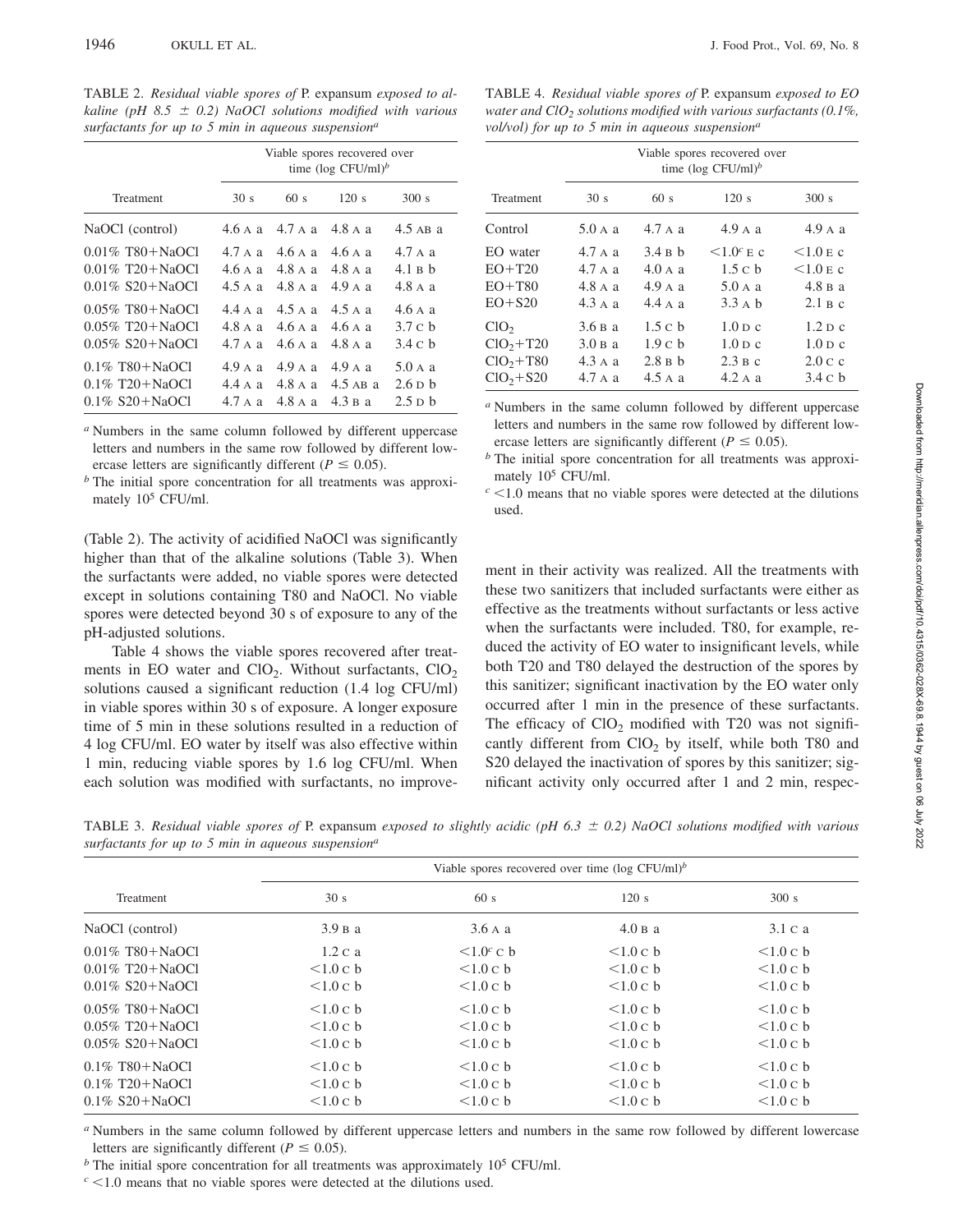*up to 5 min in aqueous suspensiona*

TABLE 5. *Residual viable spores of* P. expansum *exposed to EO water and ClO2 solutions modified with T20 (0.1%, vol/vol) for*

|                  |                    |                   |         | Viable spores recovered over<br>time (log CFU/ml) <sup>b</sup> |                  |
|------------------|--------------------|-------------------|---------|----------------------------------------------------------------|------------------|
| Treatment        | <b>ORP</b><br>(mV) | 30 <sub>s</sub>   | 60s     | 120s                                                           | 300 s            |
| Control          | 366                | 4.9 A a           | 4.9 A a | 4.8 A a                                                        | 4.8 A a          |
| EO water         | 787                | $4.5 \text{ A a}$ | 4.4 A a | 4.0 B a                                                        | 1.0 c b          |
| $EO+T20$         | 769                | 4.6Aa             | 4.6Aa   | 4.2 B a                                                        | 2.3Bh            |
| ClO <sub>2</sub> | 814                | $4.3 \text{ A a}$ | 3.8 B h | 2.5 c c                                                        | $1.8B$ d         |
| $ClO2+T20$       | 829                | 4.3 A a           | 3.7B    | 2.4 c c                                                        | $\leq 1.0^c$ D d |

*a* Solutions were prepared in phosphate buffer ( $pH = 6.3$ ). Numbers in the same column followed by different uppercase letters and numbers in the same row followed by different lowercase letters are significantly different ( $P \le 0.05$ ).

*<sup>b</sup>* The initial spore concentration for all treatments was approximately  $10^5$  CFU/ml.

*<sup>c</sup>* No viable spores were detected at the dilutions used.

tively, when the  $ClO<sub>2</sub>$  was modified using the two surfactants.

Experiments were conducted to assess the role of pH in the interaction between the T20 and both  $ClO<sub>2</sub>$  and EO water (Table 5). Because the NaOCl solutions were enhanced by surfactants (especially with T20 at pH 6.3), EO water and  $ClO<sub>2</sub>$  solutions originally formulated to a "natural'' pH of 3.5 and 3.7, respectively, were prepared in phosphate buffer adjusted to a pH of 6.3. The results from these experiments determined that the low pH of EO water and  $ClO<sub>2</sub>$  that were combined with T20 did not contribute to the lack of improved efficacy in these solutions (Table 5). When the treatments were formulated in phosphate buffer (pH 6.3), the ORP of these solutions was less than that of the solutions at natural pH (Table 1). Consequently, the efficacy of the solutions was also lower than that at the natural pH. The addition of T20 to these sanitizers did not restore their effectiveness to levels achieved at the natural pH levels. NaOCl (50 ppm) solutions adjusted to pH 3.5 similar to EO water were included among the treatments to confirm that pH did not play a significant role in the synergism between hypochlorite and T20. At this pH, no viable spores were recovered from solutions containing hypochlorite, and T20 did not have deleterious effects on its activity (data not shown).

At 4°C, T20 did not improve the efficacy of NaOCl, but at  $10^{\circ}$ C, the NaOCl+T20 combination was more effective than NaOCl alone at 60 s and nearly all spores were killed after 5 min at  $10^{\circ}$ C (Table 6).

#### **DISCUSSION**

Alkaline NaOCl solutions did not show any significant activity after 5 min exposures except when combined with T20 and S20. At pH above 8.0, less than 25% of the NaOCl would be present as hypochlorous acid, the active form of this compound  $(3)$ . The pH sensitivity of NaOCl as well as the intrinsic characteristics of *P. expansum* spores such as hydrophobicity that limit the activity of NaOCl may explain the lack of significant activity at this pH in the absence of

|  |  |                                    | TABLE 6. Residual viable spores of P. expansum exposed to       |  |  |  |  |  |  |
|--|--|------------------------------------|-----------------------------------------------------------------|--|--|--|--|--|--|
|  |  |                                    | NaOCl solutions and held at 4°C, 10°C, and 15°C for up to 5 min |  |  |  |  |  |  |
|  |  | in aqueous suspension <sup>a</sup> |                                                                 |  |  |  |  |  |  |

|                | Viable spores recovered over<br>time (log CFU/ml) <sup>b</sup> |                   |                   |                   |  |  |  |  |  |
|----------------|----------------------------------------------------------------|-------------------|-------------------|-------------------|--|--|--|--|--|
| Treatment      | 30 s                                                           | 60s               | 120s              | 300 s             |  |  |  |  |  |
| $4^{\circ}$ C  |                                                                |                   |                   |                   |  |  |  |  |  |
| Control        | $5.0 \text{ A}$ a                                              | 4.9 A a           | $5.1 \text{ A}$ a | $5.0 \text{ A}$ a |  |  |  |  |  |
| <b>NaOCI</b>   | 5.0 A a                                                        | 4.7 A a           | 3.2 c h           | 3.0 B h           |  |  |  |  |  |
| $NaOCl+T20$    | 4.9 A a                                                        | 4.7 A a           | 4.1Bh             | 3.0 B c           |  |  |  |  |  |
| $10^{\circ}$ C |                                                                |                   |                   |                   |  |  |  |  |  |
| Control        | $5.2$ A a                                                      | $5.1 \text{ A}$ a | 4.8 A a           | 4.8 A a           |  |  |  |  |  |
| <b>NaOCI</b>   | 4.7 A a                                                        | 4.3 B h           | 3.4 C c           | 3.3 B c           |  |  |  |  |  |
| $NaOCl+T20$    | $4.5$ AB a                                                     | 3.7 c h           | $1.3$ D e         | <1.0 c d          |  |  |  |  |  |
| $15^{\circ}$ C |                                                                |                   |                   |                   |  |  |  |  |  |
| Control        | 5.0 A a                                                        | 4.7 A a           | 4.9 A a           | 4.7 A a           |  |  |  |  |  |
| <b>NaOCI</b>   | 4.3 B a                                                        | 3.7 c h           | 3.3 C a           | 3.2 B c           |  |  |  |  |  |
| $NaOCl+T20$    | 4.4 B a                                                        | 2.5 D b           | < 1.0             | $\leq 1.0^c$      |  |  |  |  |  |

*<sup>a</sup>* Numbers in the same column followed by different uppercase letters and numbers in the same row followed by different lowercase letters are significantly different ( $P \le 0.05$ ).

*<sup>b</sup>* The initial spore concentration for all treatments was approximately 105 CFU/ml.

*<sup>c</sup>* No viable spores were detected at the dilutions used.

surfactants. T20 and S20 may have lowered the surface tension in these solutions; hence, facilitating greater contact between the spores and hypochlorous acid molecules, and thereby improving activity. Hypochlorous acid in chlorine solutions peaks at pH levels between 5.0 and 7.0 *(3)*; therefore, the increased inactivation of *P. expansum* spores in the pH-adjusted solutions was not unexpected. Modification of the solutions with surfactants increased NaOCl efficacy further at this pH. Again, a reduction in surface tension in the solutions may have increased contact and penetration of NaOCl into the fungal spores, thus increasing its efficacy. A positive correlation between ORP and the efficacy of various sanitizers against *P. expansum* has previously been demonstrated *(10).* Since the ORP and pH of the NaOCl solutions did not change when surfactants were added (Table 1), the increase in activity of NaOCl where surfactants were present may be the result of a physical mechanism (e.g., reduced surface tension countering the effects of spore surface hydrophobicity) rather than some unknown chemical mechanism.

Roberts and Reymond  $(13)$  demonstrated that  $ClO<sub>2</sub>$  in aqueous suspension resulted in more than 99% spore mortality of *P. expansum* at  $3 \mu g/ml$  and above, but levels of  $1 \mu$ g/ml were not as effective. Previous experiments with EO water diluted to 25% strength with deionized water against *P. expansum* in aqueous suspension also resulted in more than 99% reduction in viable spores after 1 min *(10)*. We expected that adding nonionic surfactants to both  $CIO<sub>2</sub>$ and EO water would enhance their activity against spores of *P. expansum* because we expected that the surfactants would increase wetting of the hydrophobic spores and therefore enhance contact *(4)* between the sanitizing agents